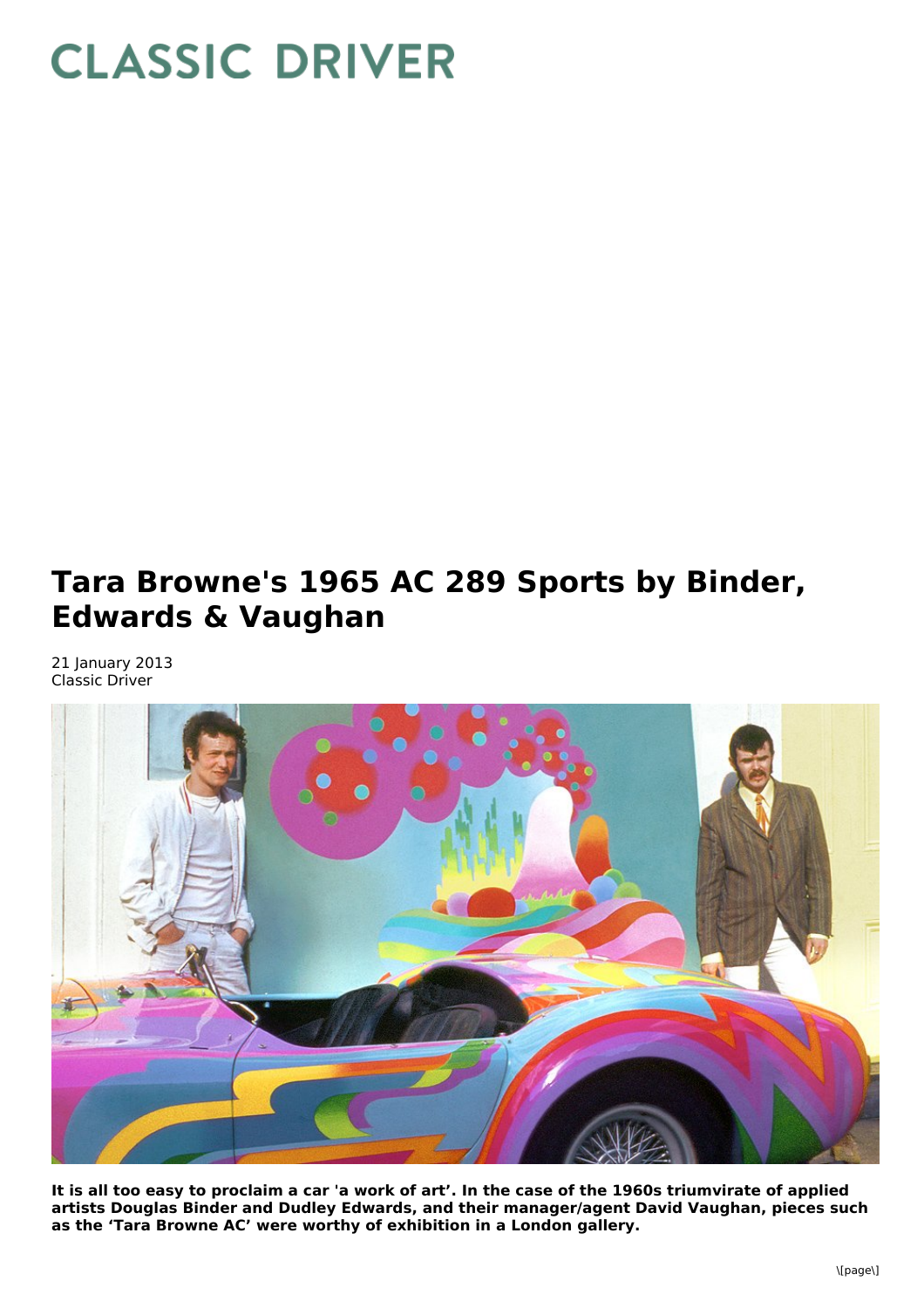Known collectively as 'BEV', Binder and Edwards applied psychedelic hand-painting techniques to cars, buildings and furniture. The completed piece of art was a combination of their painting process (the choice of colour and design) *applied* to an object. Their design, only when juxtaposed on to the unique shape of the subject, became the completed piece.

Working in the mid-1960s, the group was fronted by the extrovert, but not always easy to handle, Vaughan (late father of the actress Sadie Frost) while Binder and Edwards conceived and completed the works.



Edwards was inspired by the artwork of the world of showmen and fun fairs. Together with Binder, he liked to combine sharp edges with smooth gradations: "I feel the effect of our dissonant colour combinations was somewhat akin to the chords played by Thelonious Monk," he told Classic Driver.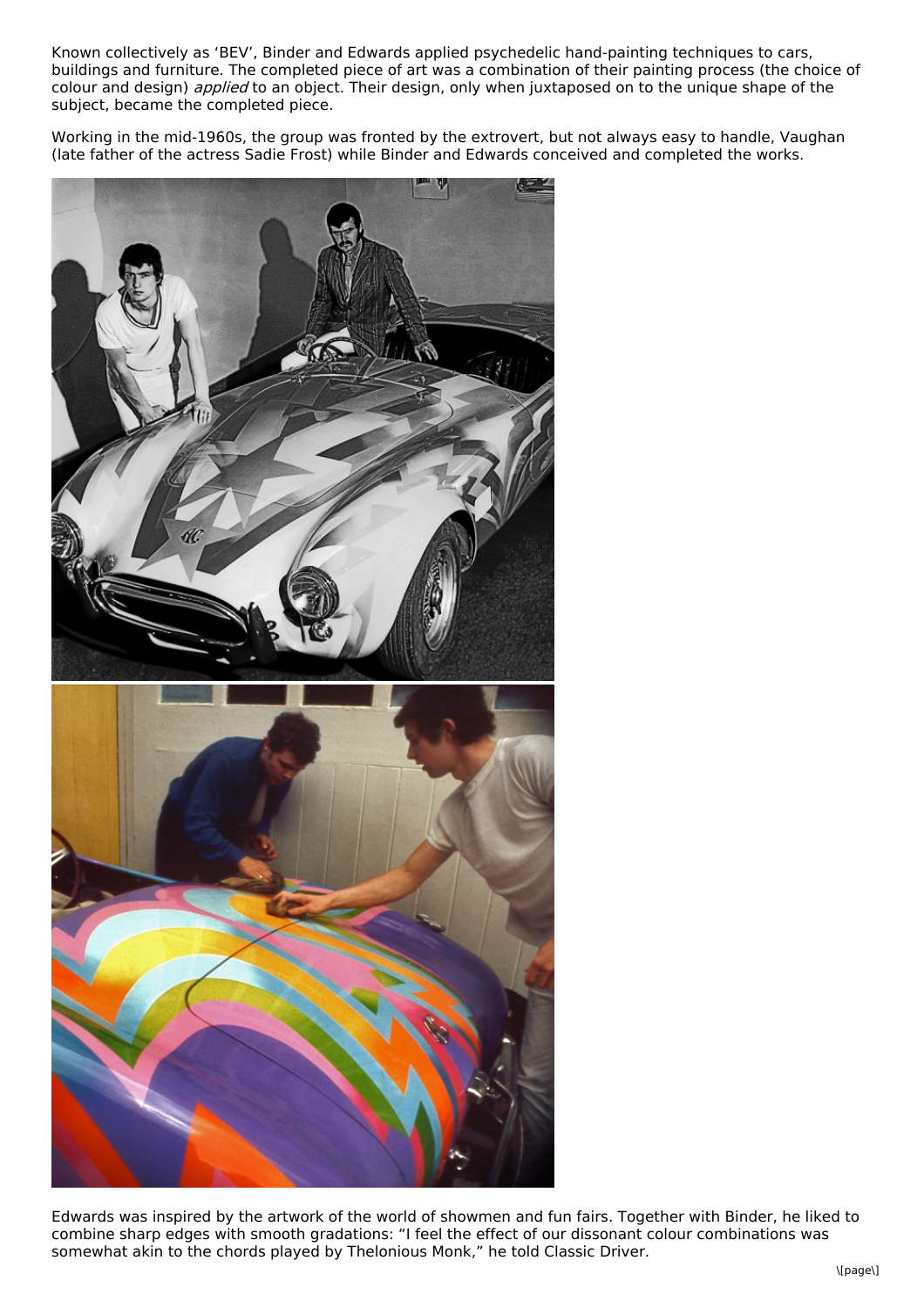Having worked on furniture and wall murals, BEV then considered applying the concept to cars, first on a 1960 Buick Electra Convertible. As Edwards recalls, the group "didn't expect anyone to take the risk of having their cars painted without first seeing an example."

Cars or furniture, the process was the same: a few coats of gesso sanded down to a "glass-like finish" then the colour (household gloss paint mixed with 'Flamboyant Enamel') applied by hand.

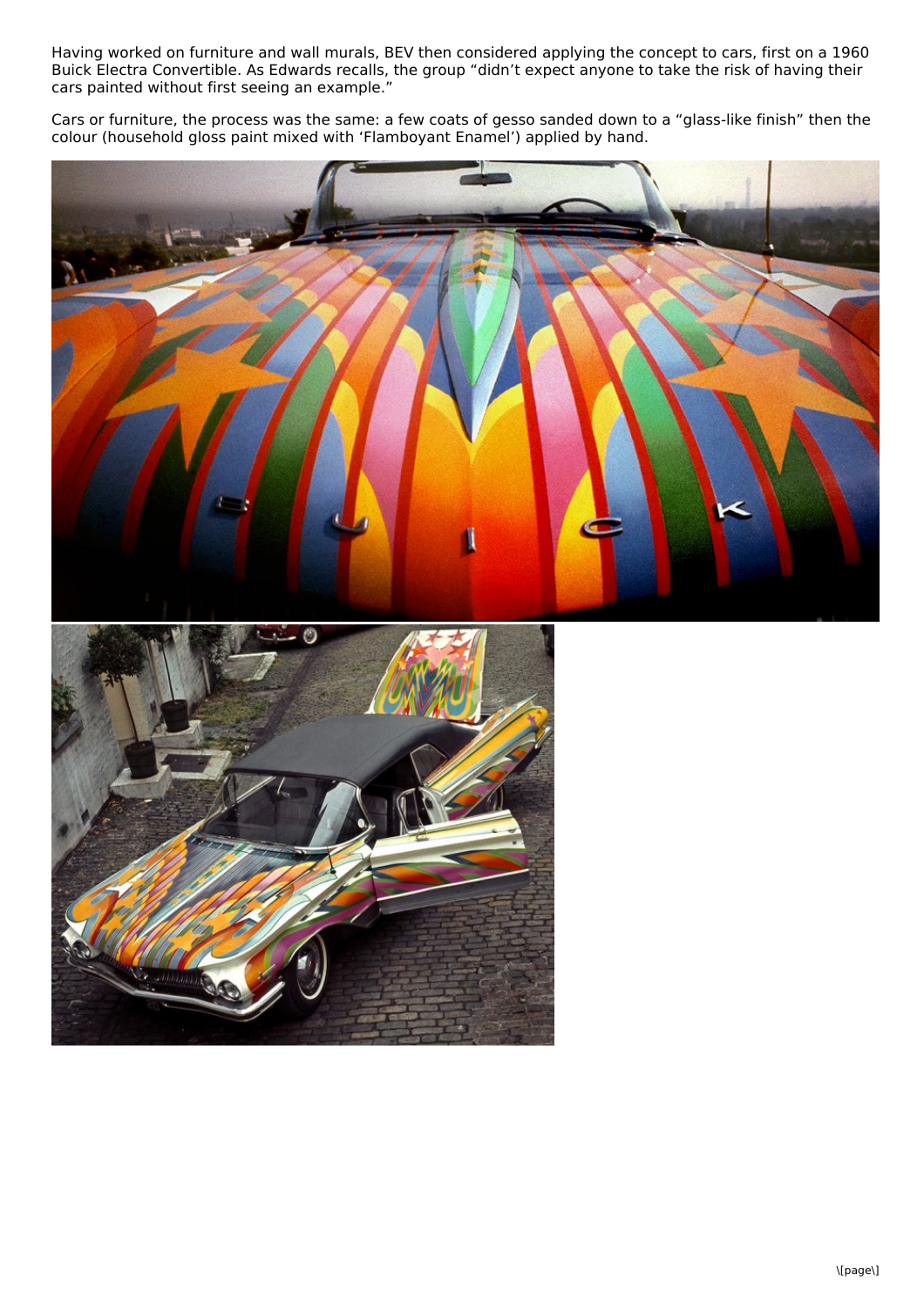

Guinness heir The Hon. Tara Browne (who was to introduce Binder and Edwards to The Beatles) commissioned BEV to give his newly acquired AC 289 Sports 'the treatment'. (This car, a 289, was British-built with a 427 type body and chassis and – for legal reasons – could no longer be called a 'Cobra'.)

The dazzling AC was exhibited at the Robert Fraser Gallery in Mayfair and became the subject of a photo-shoot by Lord Snowdon there and on Primrose Hill, North London, for both 'Paris Match' and the American magazine 'Look'.

Pathé News described the AC thus: "It isn't a car at all, it's a painting. The art world is playing a new game with synthetic and flamboyant enamels, combining 1930s-style décor with pin-table pop art. This is art on wheels."



Edwards spent some time in the passenger seat of the ferocious AC. "At that time it was probably the closest feeling to a dragster that one could have on our roads. The top speed was not impressive... but the acceleration: WOW.

"You could hear every piston... the engine would be rocking the car from side to side... you were pinned back